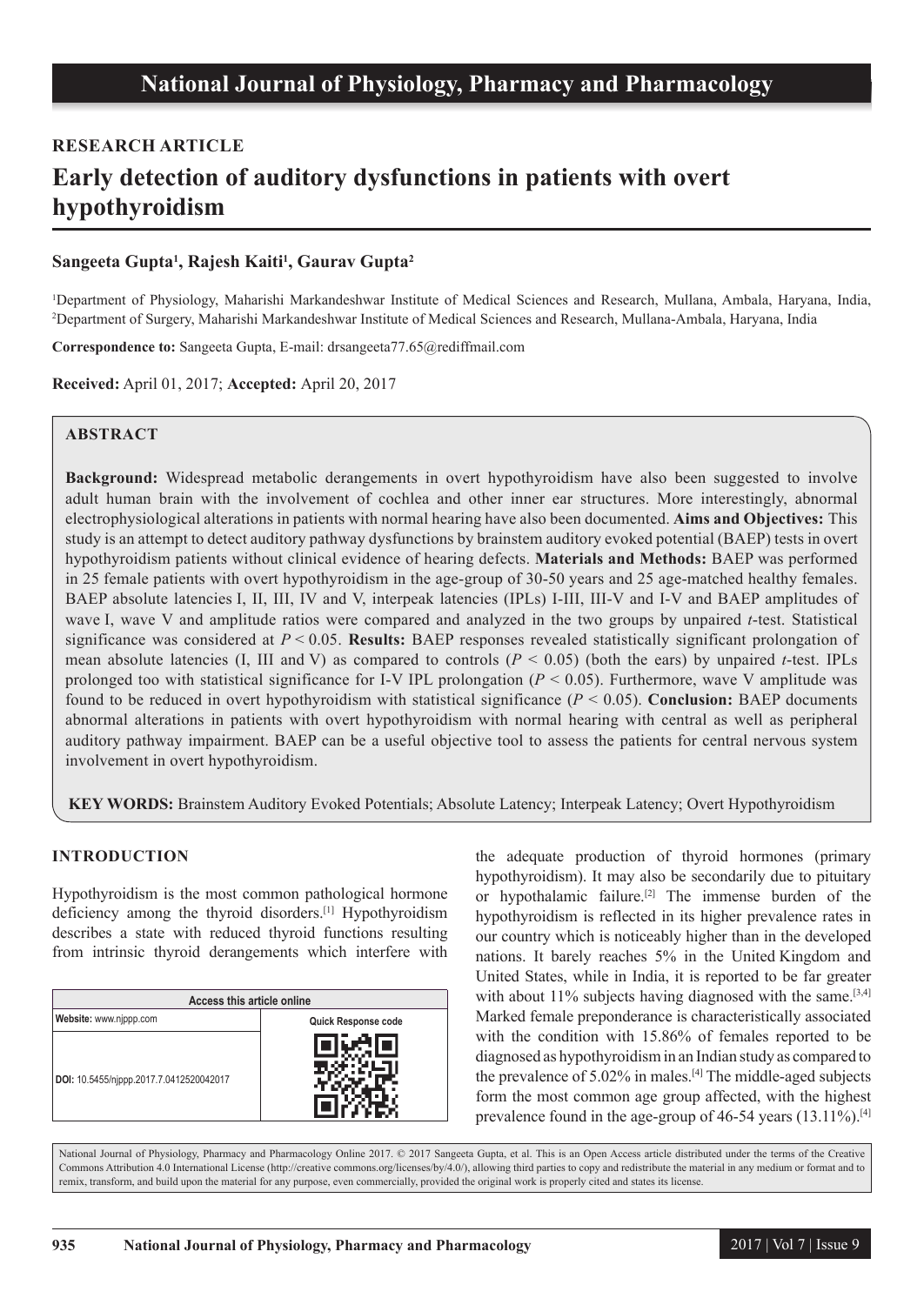The progression of euthyroid (state with normal thyroid hormone levels) to hypothyroid state involves stages with subclinical hypothyroidism as the first stage, progressing to mild clinical hypothyroidism and finally presenting with overt hypothyroidism. The diagnoses of different stages require thyroid profile tests. In overt primary hypothyroidism, thyroid stimulating hormone (TSH) levels are high and T4 (tetraiodothyronine) and T3 (triiodothyronine) levels are low. A TSH concentration above the reference range combined with a free T4 (FT4) levels below the reference range indicates the presence of overt primary hypothyroidism in ambulant subjects.[5,6]

As a brunt of the metabolic derangement widespread in the body in hypothyroidism, adult human brain has also been suggested to be involved. Cerebral blood flow, oxygen consumption, and glucose consumption have been reported to be diminished.<sup>[7]</sup> Furthermore, studies involving recent brain imaging techniques provide insights into the association of the various neurologic and neurobehavioral symptoms with hypothyroidism.[8,9] There has been a characteristic association between thyroid diseases and otological symptoms. Role of certain mucopolysaccharides have been found in otitis media and also in sensorineural hearing loss.[10] Deposition of glycosaminoglycans in the cochlea has been suggested as the cause. Pendred's syndrome, a hearing disorder is also associated with hypothyroid state. In addition to the presence of hearing disorders in the hypothyroid, abnormal electrophysiological alterations in patients with normal hearing have also been documented.[11-14] Abnormal brainstem auditory evoked potentials (BAEPs) in overt hypothyroidism have been registered. BAEPs are electrophysiological investigations which represent electrical potentials recorded in response to a short auditory stimulation. BAEP waveform represents the conduction of sound waves through the auditory pathway up to the brainstem. Abnormal BAEP latencies in hypothyroids in various researches provide evidence regarding the involvement of the auditory pathways. Many researches, however, still provide contradictory findings with no significant alterations in BAEP latencies.[15-17] Furthermore, the pattern or site of the auditory pathway affections as central or peripheral needs to be investigated. This study hence has been undertaken to detect the alterations in BAEPs in overt hypothyroidism. Detection of functional alterations in the auditory pathways in the overt hypothyroidism, especially in those with no otological symptoms can prove to be more valuable. The study aims at an objective evaluation of the functional changes in the nervous system in the patients with hypothyroidism without clinical manifestations of hearing disorders.

## **MATERIALS AND METHODS**

It was a case-control study which comprised 25 females diagnosed with overt hypothyroidism and 25 age-matched

healthy females. Sample size calculation was done using mean  $\pm$  standard deviation (SD) for absolute latency of wave V (as it was significantly delayed for both the ears in cases as compared to the controls) in a previous similar study.[12] Sample size was calculated at 95% confidence interval and power of 95%.

The recording of BAEP test was performed in the Electrophysiology Laboratory in the Department of Physiology, Maharishi Markandeshwar Institute of Medical Sciences, Mullana, Ambala, Haryana. The study group comprised the female patients from the outpatient and inpatient departments of surgery and medicine, and age-matched healthy females constituted the controls who were the inhabitants of the area of study. Approval from Institutional Ethical Committee was obtained to conduct the study. Informed consent was taken from all the subjects and a detailed clinical history obtained. Furthermore, detailed clinical examination including neuro-otological examination was performed, and the subjects were explained about the recording procedure before commencing the test. Anthropometric data were collected by measuring height, weight, and head sizes of the subjects. Head size was measured from nasion to inion. Body mass index (BMI) was calculated as: Weight  $(kg)/height(m^2)$ . The study comprised two groups of subjects: Group I (cases) with 25 females diagnosed with overt hypothyroidism in the age group of 30-50 years and Group II (controls) with 25 agematched, healthy female volunteers.

#### **Inclusion Criteria**

Patients diagnosed with overt hypothyroidism with TSH level >6 µIU/ml (laboratory serum reference ranges in adults:  $0.28-6 \mu$ IU/ml) and FT4 < 0.8 ng/dL (laboratory serum reference ranges in adults: 0.8-2.8 ng/dL) (by Chemiluminescence immunoassay method) were included in the study as cases and subjects with TSH and FT4 levels within the lab reference ranges (by Chemiluminescence immunoassay method) were selected as controls. All the subjects were in the age group of 30-50 years with normal hearing (normal audiograms).

## **Exclusion Criteria**

All the conditions suggested to affect the BAEP responses (metabolic or other endocrine disorders, use of ototoxic drugs, history of drug abuse, hereditary and degenerative diseases, cigarette smoking, ear surgery, radiotherapy or chemotherapy) formed the exclusion criteria for the study.

#### **Biochemical Analysis**

Thyroid profile tests were performed by Chemiluminescence immunoassay method. The Laboratory reference ranges were TSH: 0.28-6 µIU/ml, FT3: 2.3-4.2 pg/ml and FT4: 0.8-2.8 ng/dL.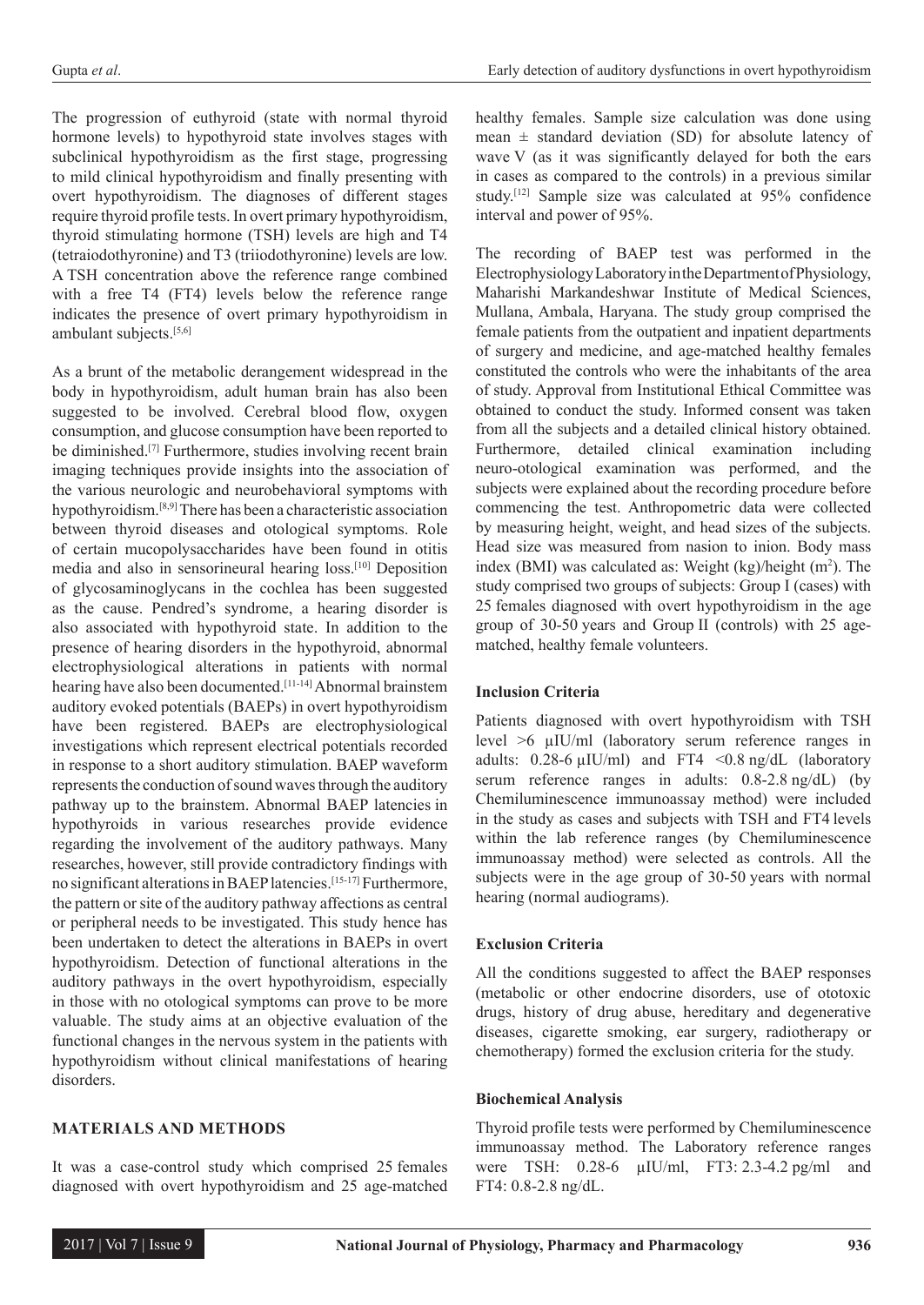Duration between the diagnoses and the BAEP recordings ranged from <1 to 6 months.

## **BAEP Recording**

BAEP test was recorded using Allengers Scorpio-EMG, EP, NCS equipment in a specially equipped room with quiet environment. Standard disc surface electrodes were placed after appropriate cleaning of the scalp skin. Electrode placement followed International 10/20 system. Active electrode was placed at Mi (ipsilateral mastoid process). Reference electrode and ground electrodes were placed at Cz and Fpz, respectively.[18] Monaural recording was done and auditory stimulus with rarefaction clicks of 0.1 ms pulse was provided. Click intensity was 80 dB nHL which was delivered through headphones at a rate of 11.1/s. A contralateral masking with white noise of 30 dB below the BAEP stimulus was done. The system band pass filter was set at 100-3000 Hz. Total number of clicks presented were 2000. Two responses were recorded and superimposed to ensure validity and replicability.

The parameters for the study were absolute latencies of waves I, II, III, IV and V and interpeak latencies (IPLs) I-III, III-V and I-V. Furthermore, amplitudes of wave I, wave V and amplitude ratio (V/I) were considered for the study. The data were expressed as mean ± SD. Unpaired Student's *t*-test was used for the comparison between the two groups using SPSS (Statistical Package for Social Science) version 20.0 statistical software.  $P \le 0.05$  was considered as significant.

# **RESULTS**

Mean ages in the two groups  $(36.92 \pm 6.2 \text{ and } 38.76 \pm 1.0 \text{)}$ 8.46 years) (among controls and overt hypothyroidism, respectively) differed with no statistically significant difference  $(P = 0.38; P > 0.05)$ . Head size and BMI comparisons also revealed similar non-significant variations in the two groups ( $P > 0.05$ ). Mean TSH level in controls was  $1.99 \pm 0.54 \,\mu$ IU/ml, while in cases, it was  $107.24 \pm 78.88$  $\mu$ IU/ml ( $P < 0.0001$ ). FT4 measurements revealed that the mean values in the two groups varied (controls:  $1.77 \pm 0.4$  ng/100 ml and cases:  $0.32 \pm 0.1$  ng/100 ml) with a statistical significance of  $P < 0.0001$  (Figure 1).

Mean BAEP wave V absolute latency increased in the hypothyroids when compared to the controls with  $P \leq 0.001$ (both ears). Mean values of wave I and wave III absolute latencies also revealed prolongation with *P* < 0.05 (both ears) (unpaired *t*-test) (Table 1). IPL comparisons also demonstrated increase in mean values in the hypothyroids in both the ears but statistical significance  $(P < 0.05)$  could be found for IPL I-V (Table 2). We also observed decrease in the amplitudes studied (wave I, wave V and amplitude ratio V/I) among the hypothyroids. The statistical significance was



**Figure 1:** Mean values of demographic and anthropometric data and thyroid profiles compared in the two groups

obtained for wave V amplitude reduction among the hypothyroids  $(P < 0.05)$  (Table 3).

# **DISCUSSION**

Involvement of thyroid hormones in various processes in the nervous system including a characteristic association with hearing impairment arise the need for the data evaluating the effect and extent of the involvement. This study has objectively assessed the auditory pathway involvement by BAEP tests in the patients with clinical hypothyroidism with no clinical manifestations of hearing defects. The results reveal abnormal BAEP changes in the hypothyroid patients as compared to the healthy controls which are in agreement with some previous similar researches.<sup>[11-14,16,19,20]</sup>

BAEP records in our study report statistically significant prolongation of absolute latencies (wave I, III and V) in the hypothyroid patients (Table 1). Similar absolute latency prolongation ( $P < 0.001$ ) has been stated by Khedr et al.<sup>[13]</sup> Sharma et al., in a similar study which included 25 overt hypothyroidism, reported statistically significant  $(P < 0.05)$ prolongation of wave IV and V absolute latencies.<sup>[12]</sup> Kowsalya et al. also report absolute latency prolongation for wave III and wave V ( $P < 0.05$ ).<sup>[19]</sup> Another study by Anjana et al. also described increase in the wave III absolute latency among the hypothyroids, though the delay was not significant statistically.<sup>[16]</sup> On the other hand, in a study by Vanasse et al., no statistically significant differences in BAEPs in adult hypothyroid patients were recorded.<sup>[15]</sup> Ozata et al. also supported the findings from the above study. The latter study, however, was conducted on the patients with subclinical hypothyroidism.<sup>[17]</sup>

IPLs in our study demonstrated a similar abnormal prolongation albeit only I-V IPLs delayed with statistical significance (Table 2). IPL prolongation has not been an infrequent finding in other researches. Sharma et al. report statistically significant prolongation of I-V IPL.<sup>[12]</sup> Khedr et al. and Jayanthi et al. report statistically significant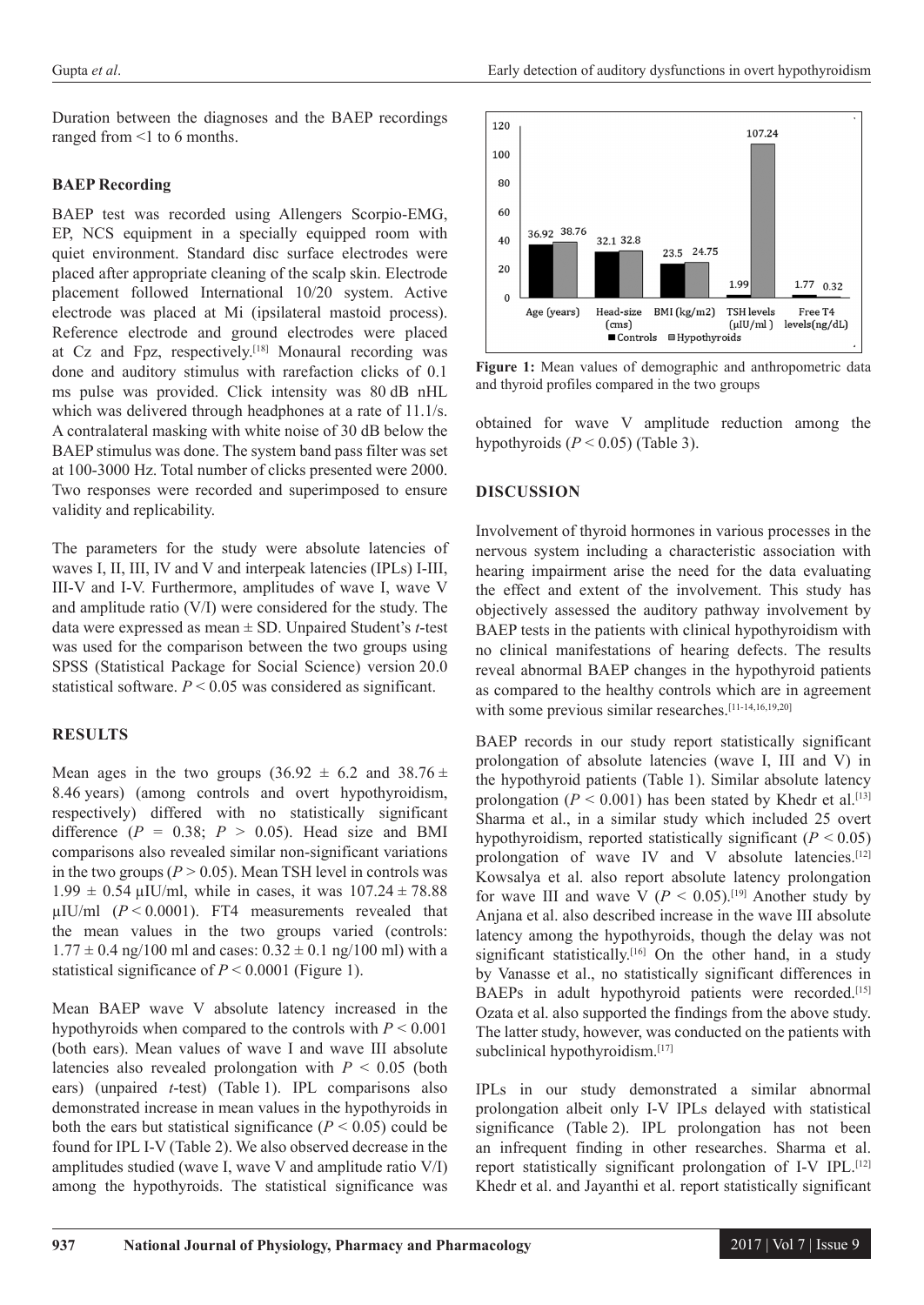delay of all the three IPLs studied.<sup>[13,20]</sup> Kowsalya et al. also report increase in I-V IPL similar to our findings.<sup>[19]</sup>

The study also registered decrease in the amplitudes (wave I, wave V and V/I ratio) among the hypothyroids (Table 3). Statistically significant  $(P < 0.05)$  decrease was found for wave V amplitudes. Amplitude values in the evoked potentials indicate the extent of recruitment of nerve fibers and reduced BAEP amplitudes in our study suggest impaired recruitment of the neuronal pool in the brainstem. Our results are consistent with the study by Anjana et al. which reports a significant reduction in BAEP wave V amplitudes among the hypothyroids.[16] Another study which provides similar results with significant decrease in the BAEP amplitudes was that by Kowsalya et al. which documents decrease in both wave I and wave V amplitudes with statistical significance  $(P < 0.05)$ .<sup>[19]</sup> Nevertheless, amplitude differences have been less consistent findings in various studies as compared to latency prolongations in the BAEP studies in hypothyroids, as majority of studies lack the inclusion of the parameter for study and others report no significant changes.[11-13,15,17,21] High variability of BAEP amplitudes with many subjective and technical factors can be attributed to it.

Various researches in the field of pathogenesis of the auditory derangements in thyroid disorders suggest the

important role of thyroid hormones in peripheral as well as central conduction. Thyroid hormones were found to be involved in the gene expression for not only Schwann cells but also oligodendrocytes in the central nervous system (CNS). Furthermore, one of the thyroid hormone receptors was found to be necessary for cochlear myelinogenesis.<sup>[22]</sup> Diminished myelin synthesis is also supported by the studies by Delongs and Adams and Bhat et al.<sup>[23,24]</sup> Effect of low body temperature in overt hypothyroidism subjects has also been implicated in the prolongation of BAEP latencies. It causes an additional slowing of both peripheral and central conduction in overt hypothyroidism.[25] The effect of hypothermia on the brainstem evoked responses was first shown by Stockard et al. as increased I-V interval.<sup>[26]</sup> They reported an increase of approximately 0.18 ms/°C drop in temperature. The effect of hypothermia was supported by another study by Kusakari et al.<sup>[27]</sup>

Impairment of cerebral metabolism is another factor suggested to be involved in hypothyroidism. Reversible alterations in adult cerebral phosphate metabolism have been noticed in nuclear magnetic resonance spectroscopy in patients with acute hypothyroidism.[28]

Myxoedematous infiltration in the hypothyroids resulting in compressive neuropathy has also been attributed to

|                                              |   | <b>Table 1:</b> Mean BAEP absolute latencies compared in hypothyroidism and controls |                 |                                 |                                   |                |                 |                 |                 |                                 |               |
|----------------------------------------------|---|--------------------------------------------------------------------------------------|-----------------|---------------------------------|-----------------------------------|----------------|-----------------|-----------------|-----------------|---------------------------------|---------------|
| <b>Groups</b>                                | N | Absolute latency $(ms \pm SD)$                                                       |                 |                                 |                                   |                |                 |                 |                 |                                 |               |
|                                              |   |                                                                                      | <b>Wave I</b>   |                                 | <b>Wave II</b><br><b>Wave III</b> |                | <b>Wave IV</b>  |                 | <b>Wave V</b>   |                                 |               |
|                                              |   | Right*                                                                               | $Left*$         | Right                           | Left                              | Right*         | Left*           | Right           | Left            | Right**                         | $Left**$      |
| Group I (cases with<br>overt hypothyroidism) |   | $25 \quad 1.73 \pm 0.15$                                                             | $1.75 \pm 0.32$ | $2.64 \pm 0.2$                  | $2.58 \pm 0.22$                   | $3.71 \pm 0.3$ | $3.78\pm0.35$   | $4.69 \pm 0.21$ | $4.71 \pm 0.26$ | $5.91 \pm 0.35$ $5.94 \pm 0.46$ |               |
| Group II (controls)                          |   | $1.62 \pm 0.1$                                                                       | $1.61 \pm 0.09$ | $2.62 \pm 0.05$ $2.56 \pm 0.09$ |                                   | $3.57\pm0.11$  | $3.58 \pm 0.12$ | $4.67 \pm 0.13$ | $4.68\pm0.14$   | $5.55\pm0.1$                    | $5.56\pm0.14$ |

\**P*<0.05 for the comparisons between hypothyroidism and controls by unpaired *t*-test, \*\**P*<0.001 for the comparisons between hypothyroidism and controls by unpaired *t*-test. BAEP: Brainstem auditory evoked potential, ms: Milliseconds, SD: Standard deviation

| <b>Table 2:</b> Mean BAEP IPLs compared in hypothyroidism and controls |    |                                 |                 |                |                 |                 |                 |  |  |
|------------------------------------------------------------------------|----|---------------------------------|-----------------|----------------|-----------------|-----------------|-----------------|--|--|
| Groups                                                                 | N  | Interpeak latency $(ms \pm SD)$ |                 |                |                 |                 |                 |  |  |
|                                                                        |    | $I-III$<br><b>III-V</b>         |                 |                | I-V             |                 |                 |  |  |
|                                                                        |    | Right                           | Left            | Right          | Left            | Right*          | $Left*$         |  |  |
| Group I (cases with overt hypothyroidism)                              | 25 | $1.97\pm0.35$                   | $1.99 \pm 0.48$ | $2.31 \pm 0.5$ | $2.19 \pm 0.48$ | $4.15 \pm 0.38$ | $4.17\pm0.49$   |  |  |
| Group II (controls)                                                    | 25 | $1.95 \pm 0.13$                 | $1.97 \pm 0.13$ | $2.06\pm0.45$  | $1.98 \pm 0.16$ | $3.93\pm0.1$    | $3.95 \pm 0.16$ |  |  |

BAEP: Brainstem auditory evoked potential, ms: Milliseconds, SD: Standard deviation, IPLs: Interpeak latencies. \**P*<0.05 for the comparisons between hypothyroidism and controls by unpaired *t*-test

| Table 3: Mean BAEP amplitudes and amplitude ratio compared in hypothyroidism and controls |    |                         |                 |                 |                         |                        |                 |  |  |
|-------------------------------------------------------------------------------------------|----|-------------------------|-----------------|-----------------|-------------------------|------------------------|-----------------|--|--|
| Groups                                                                                    | N  | Wave amplitude          |                 |                 |                         |                        |                 |  |  |
|                                                                                           |    | Wave I $(\mu v \pm SD)$ |                 |                 | Wave $V$ ( $uv\pm SD$ ) | $V/I$ ratio $(\pm SD)$ |                 |  |  |
|                                                                                           |    | Right                   | Left            | Right*          | $Left*$                 | <b>Right</b>           | Left            |  |  |
| Group I (cases with overt hypothyroidism)                                                 | 25 | $0.43\pm0.59$           | $0.45\pm0.65$   | $0.44\pm 0.33$  | $0.47\pm0.41$           | $2.15 \pm 1.75$        | $2.18 \pm 1.45$ |  |  |
| Group II (controls)                                                                       | 25 | $0.44\pm0.38$           | $0.46 \pm 0.32$ | $0.69 \pm 0.39$ | $0.76 \pm 0.52$         | $2.35 \pm 1.67$        | $2.11 \pm 1.67$ |  |  |

BAEP: Brainstem auditory evoked potential, SD: Standard deviation,  $\mu$ v: Microvolts. \**P*<0.05 for the comparisons between hypothyroidism and controls by unpaired *t*-test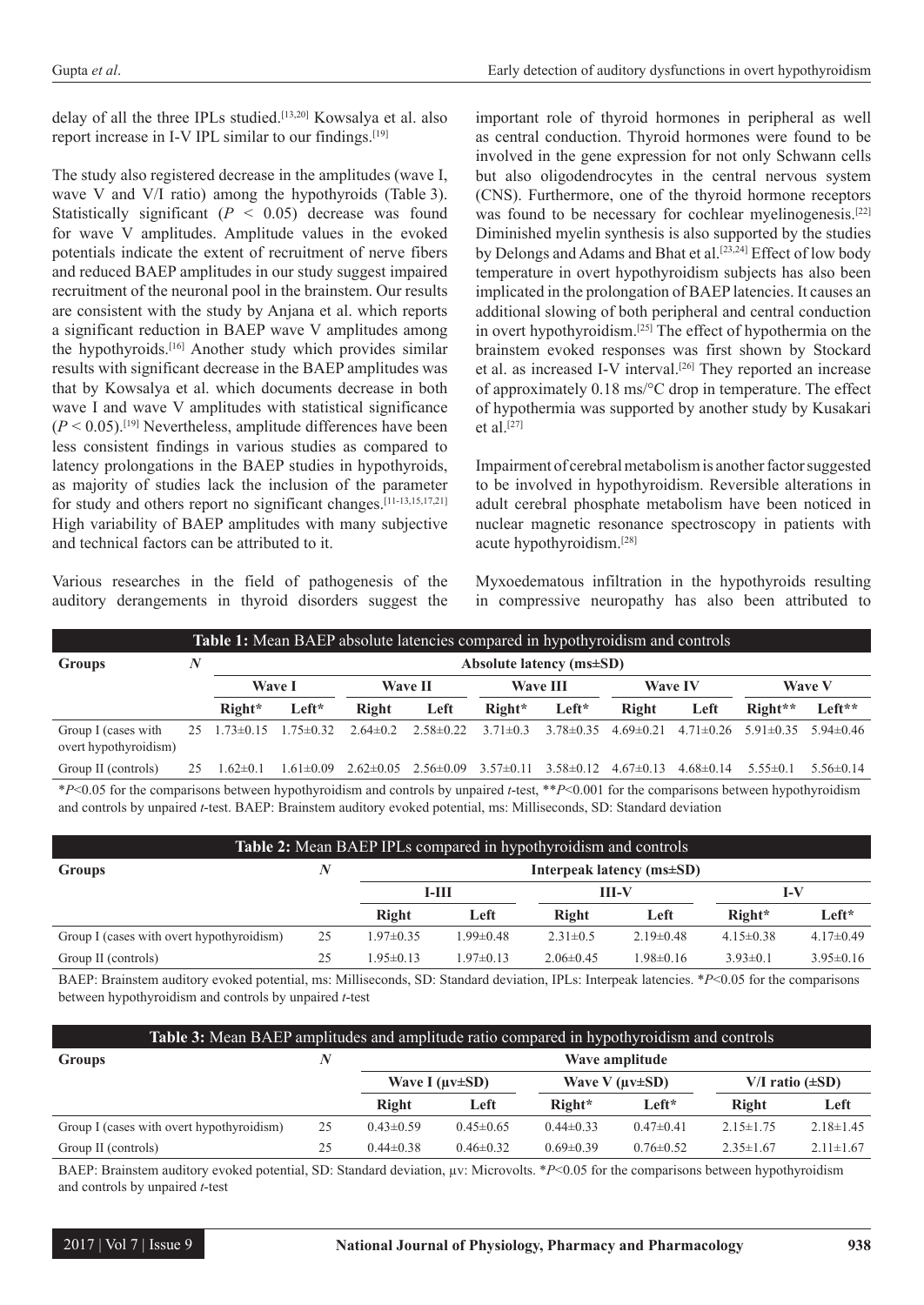abnormal conduction. Cuddon suggested increased amounts of glycogen and glycosaminoglycans in the cytoplasm of Schwann cells and perineural cells. Vestibulocochlear and facial nerve might suffer from compressive nerve damage owing to these myxoedematous deposits.[29] Furthermore, transcription of some cochlear motor proteins, "prestin" and "otoferlin" which are thought to play important roles in sound transmission is also thought to be regulated by thyroxine.[30]

As both BAEP absolute as well as IPLs are affected in the present study, the involvement seems to be diffuse with both central as well as peripheral auditory pathway affection. Reduction of amplitudes was also noticed in the present study along with conduction time delays, suggesting reduced recruitment of neuronal pools in the auditory pathways. The underlying pathophysiology has been stated as multifactorial and various mechanisms including diminished myelin synthesis, low body temperature, cerebral metabolism impairment, involvement of cochlear motor proteins, and myxoedematous infiltration have been suggested to play roles.

# **LIMITATIONS**

Correlation studies including the correlation of thyroid profile of the patients with their BAEP records which could not be included in the study would have contributed to the present findings. Furthermore, a follow-up of the study group could have been conducted to find out the changes in the BAEP records of the patients according to the progression or recovery of their hypothyroid status.

# **CONCLUSION**

Overt hypothyroidism is associated with abnormal BAEP changes which are detectable before clinically evident hearing defects. Both central and peripheral auditory pathways are involved as evident by prolonged absolute as well as interpeak BAEP latencies. Patients can be monitored by BAEP tests for objective evaluation of auditory system in hypothyroidism. Further studies to provide evidence in favor of preventive measures for hearing disorders and CNS involvement are warranted which could contribute to a better prognosis of the condition.

## **REFERENCES**

- 1. Roberts CG, Ladenson PW. Hypothyroidism. Lancet 2004;363:793-803.
- 2. Persani L. Clinical review: Central hypothyroidism: Pathogenic, diagnostic, and therapeutic challenges. J Clin Endocrinol Metab. 2012;97(9):3068-78.
- 3. Vanderpump MP. The epidemiology of thyroid disease. Br Med Bull. 2011;99:39-51.
- 4. Unnikrishnan AG, Kalra S, Sahay RK, Bantwal G, John M, Tewari N. Prevalence of hypothyroidism in adults: An epidemiological study in eight cities of India. Indian J

Endocrinol Metab. 2013;17(4):647-52.

- 5. Caldwell G, Kellett HA, Gow SM, Beckett GJ, Sweeting VM, Seth J, et al*.* A new strategy for thyroid function testing. Lancet. 1985;1(8438):1117-9.
- 6. Klee GG, Hay ID. Biochemical testing of thyroid function. Endocrinol Metab Clin North Am. 1997;26(4):763-75.
- 7. Constant EL, de Volder AG, Ivanoiu A, Bol A, Labar D, Seghers A, et al*.* Cerebral blood flow and glucose metabolism in hypothyroidism: A positron emission tomography study. J Clin Endocrinol Metab. 2001;86(8):3864-70.
- 8. Koromilas C, Liapi C, Schulpis KH, Kalafatakis K, Zarros A, Tsakiris S. Structural and functional alterations in the hippocampus due to hypothyroidism. Metab Brain Dis. 2010;25(3):339-54.
- 9. Pilhatsch M, Marxen M, Winter C, Smolka MN, Bauer M. Hypothyroidism and mood disorders: Integrating novel insights from brain imaging techniques. Thyroid Res. 2011;4 Suppl 1:S3.
- 10. Simmons MA, Bruce IA, Penney S, Wraith E, Rothera MP. Otorhinolaryngological manifestations of the mucopolysaccharidoses. Int J Pediatr Otorhinolaryngol. 2005;69(5):589-95.
- 11. Di Lorenzo L, Foggia L, Panza N, Calabrese MR, Motta G, Tranchino G, et al*.* Auditory brainstem responses in thyroid diseases before and after therapy. Horm Res. 1995;43(5):200-5.
- 12. Sharma K, Kumar N, Behera JK, Sood S, Das S, Madan HS. Brainstem auditory evoked potential in clinical hypothyroidism. Avicenna J Med. 2015;5(3):79-82.
- 13. Khedr EM, El Toony LF, Tarkhan MN, Abdella G. Peripheral and central nervous system alterations in hypothyroidism: Electrophysiological findings. Neuropsychobiology. 2000;41(2):88-94.
- 14. Höhmann D, Kahaly G, Warzelhan J. Effect of hyperlipidemia and hypothyroidism on auditory evoked brain stem responses. HNO. 1990;38(12):446-50.
- 15. Vanasse M, Fischer C, Berthezène F, Roux Y, Volman G, Mornex R. Normal brainstem auditory evoked potentials in adult hypothyroidism. Laryngoscope. 1989;99(3):302-6.
- 16. Anjana Y, Vaney N, Tandon OP, Madhu SV. Functional status of auditory pathways in hypothyroidism: Evoked potential study. Indian J Physiol Pharmacol. 2006;50(4):341-9.
- 17. Ozata M, Ozkardes A, Corakci A, Gundogan MA. Subclinical hypothyroidism does not lead to alterations either in peripheral nerves or in brainstem auditory evoked potentials (BAEPs). Thyroid. 1995;5(3):201-5.
- 18. American Clinical Neurophysiology Society. Recommended standards for short-latency auditory evoked potentials guideline 9C: Guidelines on short-latency auditory evoked potentials. J Clin Neurophysiol. 2006;23(2):157-67.
- 19. Kowsalya V, Vijayakumar R, Chandrasekhar M. Electrophysiological changes on brainstem auditory evoked potentials in hypothyroid patients. Int J Basic Appl Med Sci. 2014;4:29-37.
- 20. Jayanthi M, Vinodha R. Prolongation of interpeak latency of brainstem auditory evoked potential in hypothyroidism. Int J Med Res Health Sci. 2016;5(3):22-7.
- 21. Santos KT, Dias NH, Mazeto GM, Carvalho LR, Lapate RL, Martins RH. Audiologic evaluation in patients with acquired hypothyroidism. Braz J Otorhinolaryngol. 2010;76(4):478-84.
- 22. Knipper M, Bandtlow C, Gestwa L, Köpschall I, Rohbock K, Wiechers B, et al*.* Thyroid hormone affects Schwann cell and